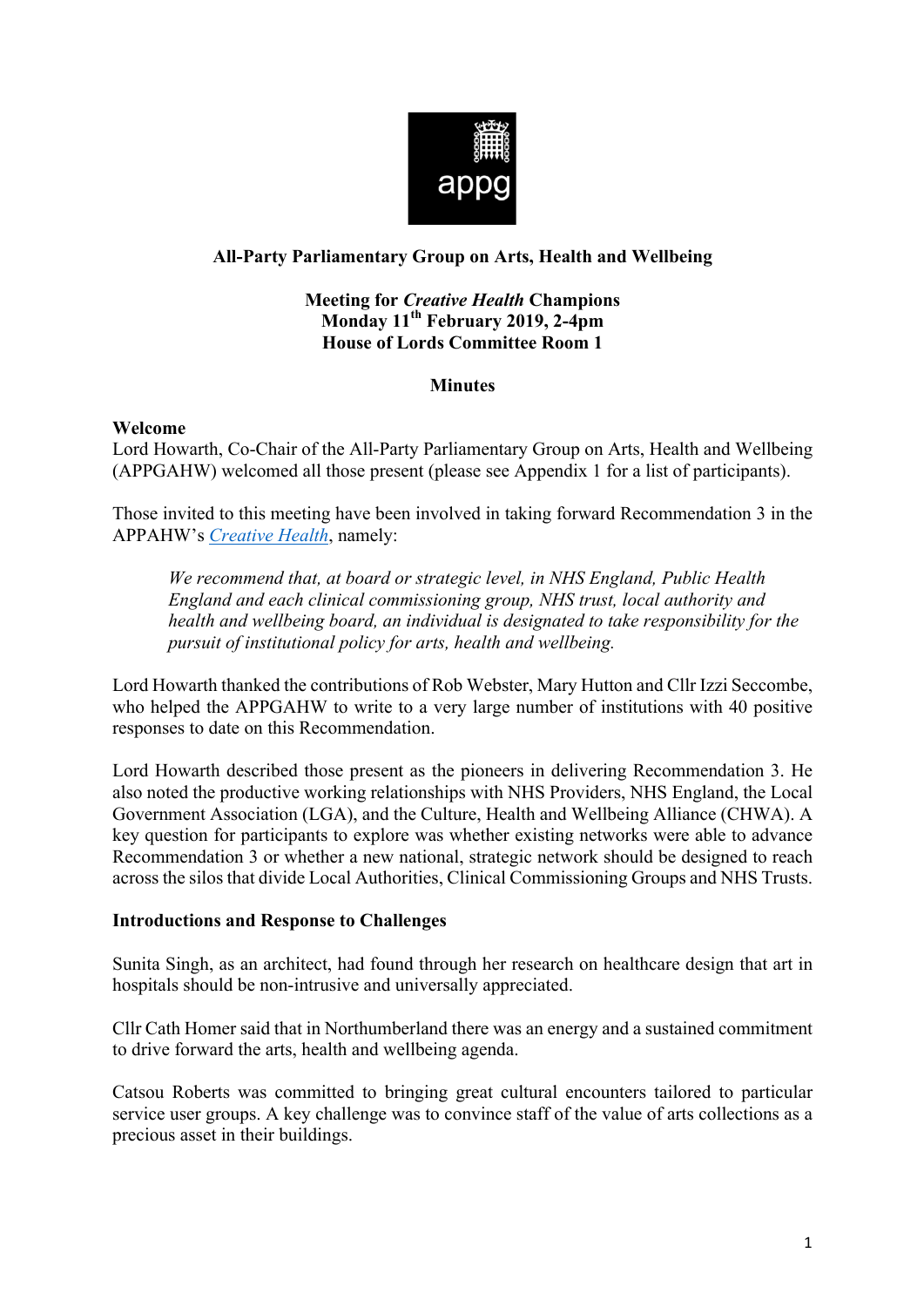Ian Leete said that while the LGA was fully convinced of the evidence of the benefits of arts to health and wellbeing, there was still a lack of understanding of the evidence on the ground and funding models needed development.

Neil Churchill said that social prescribing was a key part of the recently published NHS Long Term Plan and that there were lots of champions of arts and health in NHS England.

Louise Hardwick confirmed that £800,000 had been committed to social prescribing as a community chest for applications from the voluntary sector. A five-year strategy was being drawn up between the health bodies in the East of England, Snape Maltings and the Museum of East Anglian Life. Key challenges were staff understanding of the arts and health, budgetary pressures, leadership, collaborative working and funding to ensure sustainability and culture change.

Peter Kara said there was a case for ringfencing the role set out in Recommendation 3 and he was interested in creation of space for ambulance staff to think creatively around the arts, health and wellbeing in their everyday work.

Emma Carr had found a key challenge was staff understanding of her role as an artist championing arts, health and wellbeing in the hospital setting. Melanie Walker talked about the recent partnership between Frimley Hospitals NHS Trust and 64 Million Artists with a view to improving staff health and wellbeing.

David Clayton-Smith is interested in helping deliver Recommendation 4 of the Creative Health report. There is an APPG/AHSN conference on 2<sup>nd</sup> May to share best practice and build networks across Kent, Surrey and Sussex. A key challenge is socialising the concept of the arts as a legitimate part of wellbeing and the importance of funding. Articulating the evidence at a system wide level and with local commissioners of services was vital. Development of the designed environment was also important. A similar approach to the five-year strategy outlined by Louise Hardwick for East of England was underway in the South East of England.

Anna Farthing explained the opportunity to align multiple cultural strategies emerging in the West of England region. While a key challenge was the high turnover of staff in posts similar to that defined in Recommendation 3. Recruitment, retention and wellbeing of staff were the larger systemic challenges with increasing workloads, pressures and underfunding in the arts and health sectors.

Richard Ings mentioned the Arts Council England (ACE) ten-year strategy (expected for publication in Autumn 2019) was in the process of refreshing support, policies and strategies for the arts, health and wellbeing sectors. As part of this, ACE created a network of trackers across all 9 regional offices tasked with championing arts and health work. ACE also championed arts advocates in schools and children's services and have established cultural education partnerships. ACE would like to support the workload pressures for creative champions to make their roles manageable with toolkits, signposting, through the Culture, Health and Wellbeing Alliance (CHWA), evidence base and capacity sector building.

Rob Webster has strived to implement the recommendations of the Creative Health report in six areas through the West Yorkshire and Harrogate Health and Care Partnership. The Northern Powerhouse has culture at its core and the cultural offer across the region has been huge especially in tackling the wider social determinants of health. He talked of the progress being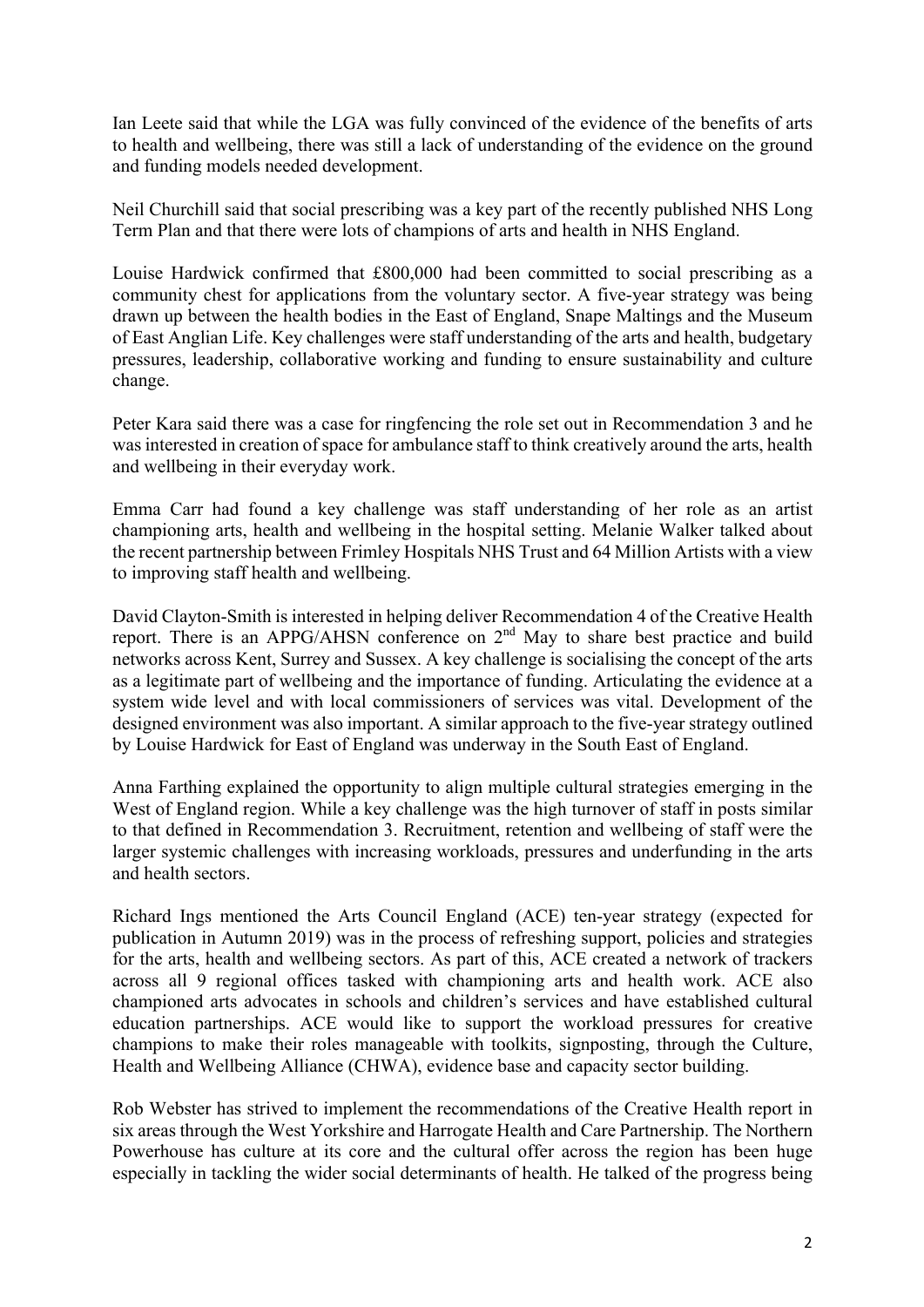made on the ground in Wakefield, Leeds and Calderdale through the Integrated Care System (ICS). A concern was that the arts, health and wellbeing agenda could be crowded out by a Whitehall-dominated, centralist agenda, as well as a tipping point of changes in regional partnerships and changes to the NHS regulators.

Cllr Rod Ashford was in process of creating a five-year strategy for Reigate and Banstead which tackled the disparity of funding allocations on wellbeing. Challenges included a postcode lottery on social prescribing and threats to the role of libraries as community hubs.

Dr Finola Lynch explained how Shropshire CCG with the Local Authority had been the engine driving social prescribing across the West Midlands. Dr Lynch saw social prescribing as a platform to legitimately challenge the medical model. Key challenges existed on funding cuts to public health and prevention. As a former Area Chair for ACE in the Midlands, Peter Phillips, gave two practical examples in Nottingham which highlighted the importance of training and awareness of arts and culture for NHS staff.

Saffron Cordery said that NHS Providers had a proactive role to play in networking and promoting the arts and health agenda both at local and national level. At a strategic, national level, NHS Providers had raised awareness of the ACE strategy with national level NHS bodies, such as the NHS Prevention Board. Key vehicles for driving forward culture change were Sustainability and Transformation Partnerships (STPs) and ICSs, as already evidenced by Rob Webster's work on the ground.

Laura Waters talked about the creation over the last eighteen months of an arts managers network (70 arts managers in total) across the UK which had taken forward recommendations of the Creative Health report. This network provided peer to peer support for arts managers and artists. The network was in the process of formalising as part of the National Performance Advisory Group (NPAG) and was already represented as strategic alliance member of CHWA. A recent survey of the network's arts managers found that consistency of arts and culture provision nationally was patchy, as well as challenges around funding and research. There was also a big gap between demand and supply of services with workload pressures impacting negatively on the wellbeing of artists. Paul Brooks talked about the ten-year strategy to embed arts in health at an operational level in Derby. Key obstacles were a lack of awareness by CCGs and funding issues.

Richard Rice said that Greenwich CCG would be keen to have support and practical tools to move the arts and health agenda forward.

Victoria Hume described the background to the CHWA with an arts and museum champion in each region of England. CHWA's offer was a resource to those present with 3,400 members and a new website being rolled out in the next month as a hub for information, resources, toolkits, evaluation and research. CHWA's first Annual Conference will take place on 21-22 March and the national Creativity and Wellbeing Week will run from  $10\text{-}16^{\text{th}}$  June. A key challenge was effective cultural investment in the complex, ever changing healthcare structures.

Sheila Lloyd said that clinical leadership was key to drive the arts and health agenda forward. She said that following this meeting she would re-draft the patient experience and involvement strategy for her Board to include an additional pledge based on Recommendation 3.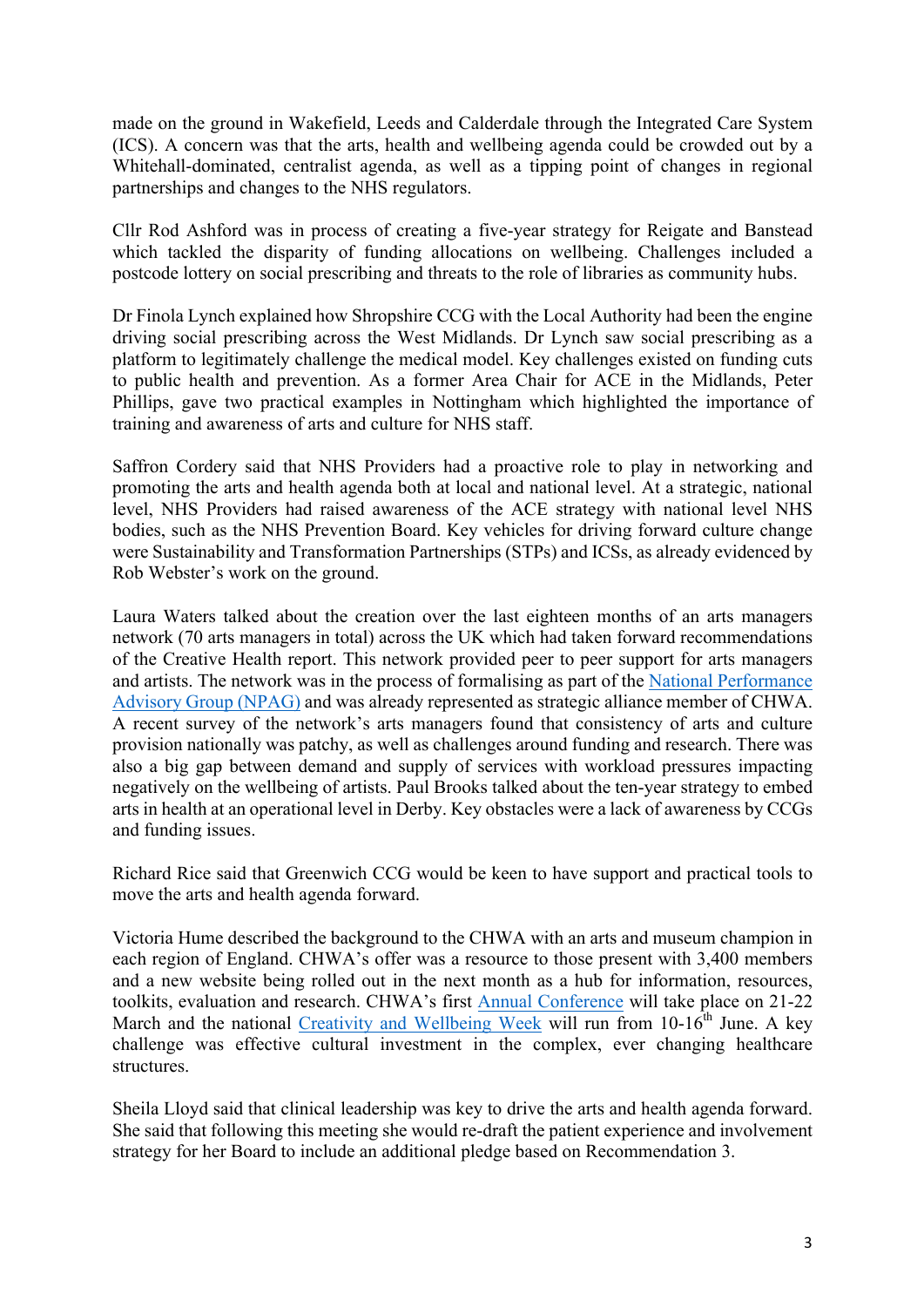Cllr Susan Sullivan said that her Live Well Board was creating a ten-year health and wellbeing plan for Chelmsford. Challenges were around GP's lack of support and an issue with Essex County Council Health and Wellbeing Board's lack of reference to arts in their ten-year health and wellbeing strategy, as well as closures of half of the libraries in the county. She confirmed her appointment to ACE's South East Regional Council.

#### **Discussion**

Lord Howarth summarised the key points made by all those present in their introductory remarks, as follows:

- Training for portfolio workers
- Need to look at funding models and is there a case for ringfencing, where would the funding come from and implications of sources
- Problems about making the research accessible not duplicating the research and while research may have worked in particular instances may not be ready replicable.
- Great importance of the arts for staff morale, health and wellbeing
- How to share best practice
- Great emphasis in public policy on innovation how can we get arts and health accepted as being meritorious innovation.
- How to articulate the evidence
- Importance of the designed environment as explored in the Creative Health report
- How do Creative Health champions embed your work with other colleagues particularly those that are sceptical or who are simply unaware of social prescribing
- Danger of Whitehall imposing policy with preconceived ways of policy delivery
- Geographical zones embracing very disparate social populations and associated problems
- Social prescribing where GPs are accepting it but not including arts and how to cajole GPs, how to change institutional culture
- Clinical leadership is crucial
- Funding cuts and public health budget challenges
- Opportunities from new announcements on the Prevention Agenda
- National Performance Advisory Group
- CCGs who have never heard of social prescribing, arts and health
- The opportunity of Culture and Wellbeing Week in June
- Pressures on individuals trying to drive forward the arts and health agenda in their organisations.

Rob Webster noted that every ICS has to produce a five-year health and wellbeing plan using central guidance expected in April. This represented a timely opportunity to embed the Creative Health report's recommendations in this guidance, drawing on the combined influence of all those present. All ICSs would have to then take account of the recommendations in their plans for six months up to the autumn, by which point the Government's Comprehensive Spending Review would have been published with details on workforce issues and public health expenditure. NHS Providers agreed to take the lead on this piece of advocacy work.

Sunita Singha talked about the importance of people power to drive forward the arts, health and wellbeing agenda rather than focusing energy and attention on the funding issues, citing the example of the Peckham Experiment during a period of scarce resource in Britain. This example was on display at the *Living with Buildings* exhibition at The Wellcome Collection. Lord Howarth agreed that profound and sustainable culture change were vital steps to be taken in this political and economic period.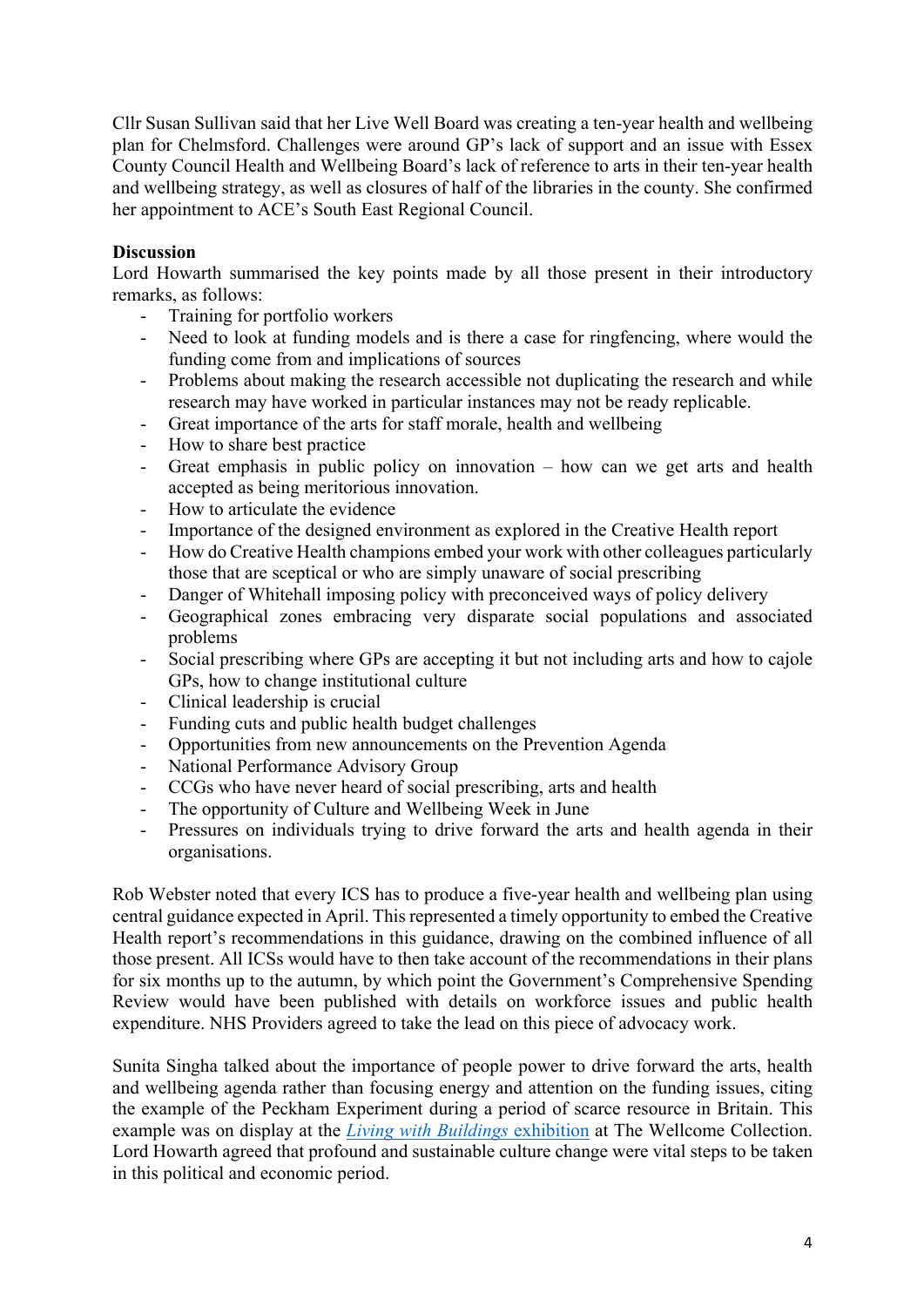Peter Brooks said that those present had a key role embedding the patient experience into networks consulting on health and wellbeing. Lord Howarth agreed it was critical for the service user voice be heard and the APPGAHW had created the Lived Experience Network (LENs). Neil Churchill said he would be happy to support efforts here. It was advocated that families and carers should be consulted by the APPGAHW.

Rob Webster recommended an Academic Health Science Network (AHSN) take the lead on supporting the Creative Health report's recommendations as a national piece of work for the fifteen AHSNs to follow suit. David Clayton-Smith agreed to take this piece of work forward in discussions this week with CHWA and the APPGAHW secretariat.

Alex Coulter suggested that the LGA, CHWA, NHS Providers could meet together as a network 'sub-group' to discuss further support for a network of champions in response to Recommendation 3. Neil Churchill suggested involving NHS Clinical Commissioners and could facilitate that connection.

Richard Rice would welcome a toolkit on how organisations could deliver practical, incremental steps from the Creative Health report. Victoria Hume agreed to follow this up. It was also suggested that more practical information from existing peer support networks for artists and arts managers in healthcare settings would be welcome.

Anna Farthing said that a lot of the research evidence base was based on short term case studies and existing longitudinal research could be mined for data. Alex Coulter noted the work of Dr Daisy Fancourt in this area and said that we need translating, mining and sharing research.

A common hurdle identified by those present was ways to persuade GPs to advocate the arts and culture in their care and advice. Twenty per cent of GP consultations were related to social issues. Dr Finola Lynch agreed to Lord Howarth's suggestion of a joint presentation with Dr Jane Povey and the APPGAHW to the RCGP.

Other useful suggestions was the use of a model of communication NHS England called 'What matters to you?'. This could be useful for communicating key messages on arts and health alongside promotion on social media.

#### **Next Steps**

- **NHS Providers will coordinate a piece of advocacy work on the health and wellbeing guidance for ICSs, with the support of the APPGAHW and all those present at the meeting.**
- **APPGAHW secretariat will consult with Carers UK to ensure carers and their families are adequately represented in arts and health policy development.**
- **APPGHAW secretariat, CHWA and the AHSN for Kent, Surrey and Sussex to take forward work on a national piece of work to support Creative Health's recommendation 4.**
- **APPGHAW secretariat, CHWA, LGA and NHS Providers to meet to discuss network support for champions. Neil Churchill to link NHS Clinical Commissioners.**
- **CHWA to develop a practical toolkit from the Creative Health report.**
- **Dr Finola Lynch agreed to deliver a presentation with Dr Jane Povey and the APPGAHW to the RCGP.**